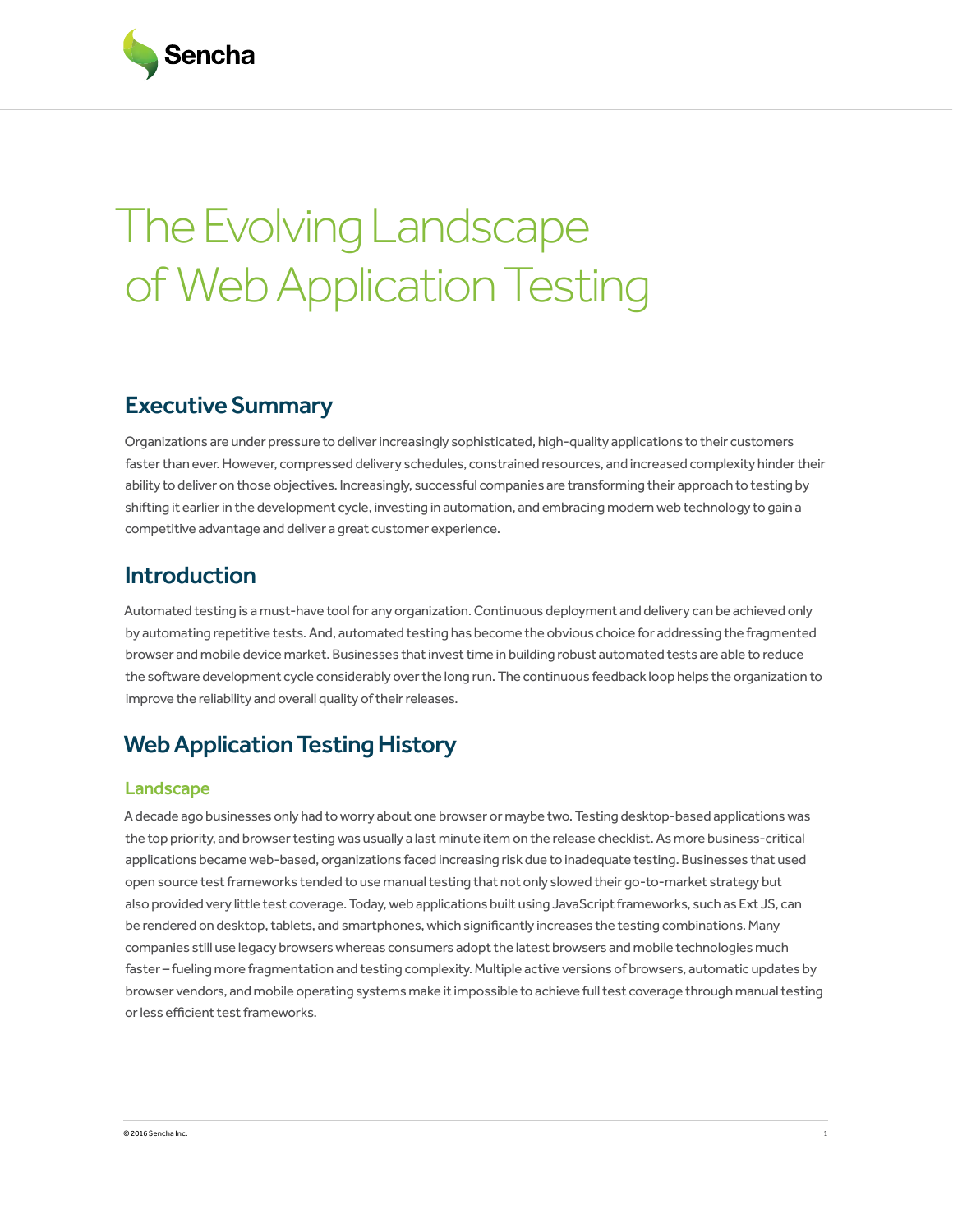#### Skills

Organizations who lack the required manpower for manual testing have resorted to building custom test frameworks using open source technologies. The downside to this approach is that these frameworks don't typically scale beyond a proof of concept stage, and the ongoing management and maintenance of the custom framework can be costly. Using expert resources in test framework development and maintenance severely affects developer productivity, as test teams often seek the help of developers to tweak or fix test frameworks when third party upgrades or dependencies go wrong. Software organizations are spending a huge amount of time maintaining test frameworks rather than writing good quality tests.

#### **Options**

Development of open source test frameworks has taken off in the last decade. There are more than 35 test frameworks for JavaScript unit testing, and most of them focus on a specific testing need. A complete testing solution requires multiple specialized tools and supporting third-party libraries. Development teams need to invest a lot of effort and time assembling the right tools and maintaining the overall solution. Commercial solutions focused on a complete strategy of unit and end-to-end testing can greatly reduce the burden shouldered by development organizations.



## JavaScript Testing

#### Unit vs. End-to-End Testing

JavaScript has been widely adopted as a first-class programming language. Frameworks such as Ext JS have provided a way for customers to write rich web applications using JavaScript. Unit testing for JavaScript has not evolved as quickly as the programming language itself. Developers are still finding it hard to isolate the smallest component and test it as an individual function. Development teams stay away from unit testing due to the lack of best practices and tools that enable them to perform tests quickly and efficiently.

This forces teams to rely heavily on end-to-end functional testing that is performed at the browser level. Many test automation teams have resorted to creating test frameworks using Selenium. Using best practices, such as page object methods, Selenium provides a structured way of writing tests, and WebDriver has lessened the burden of invoking or navigating the browser the way an end user would. In the web testing space, Selenium has largely served as the open source alternative for commercial tools.

JavaScript-based test frameworks, such as Jasmine, adopt a behavior-driven methodology in which tests are written in English language instead of writing them programmatically like in Selenium. Tests written in Jasmine are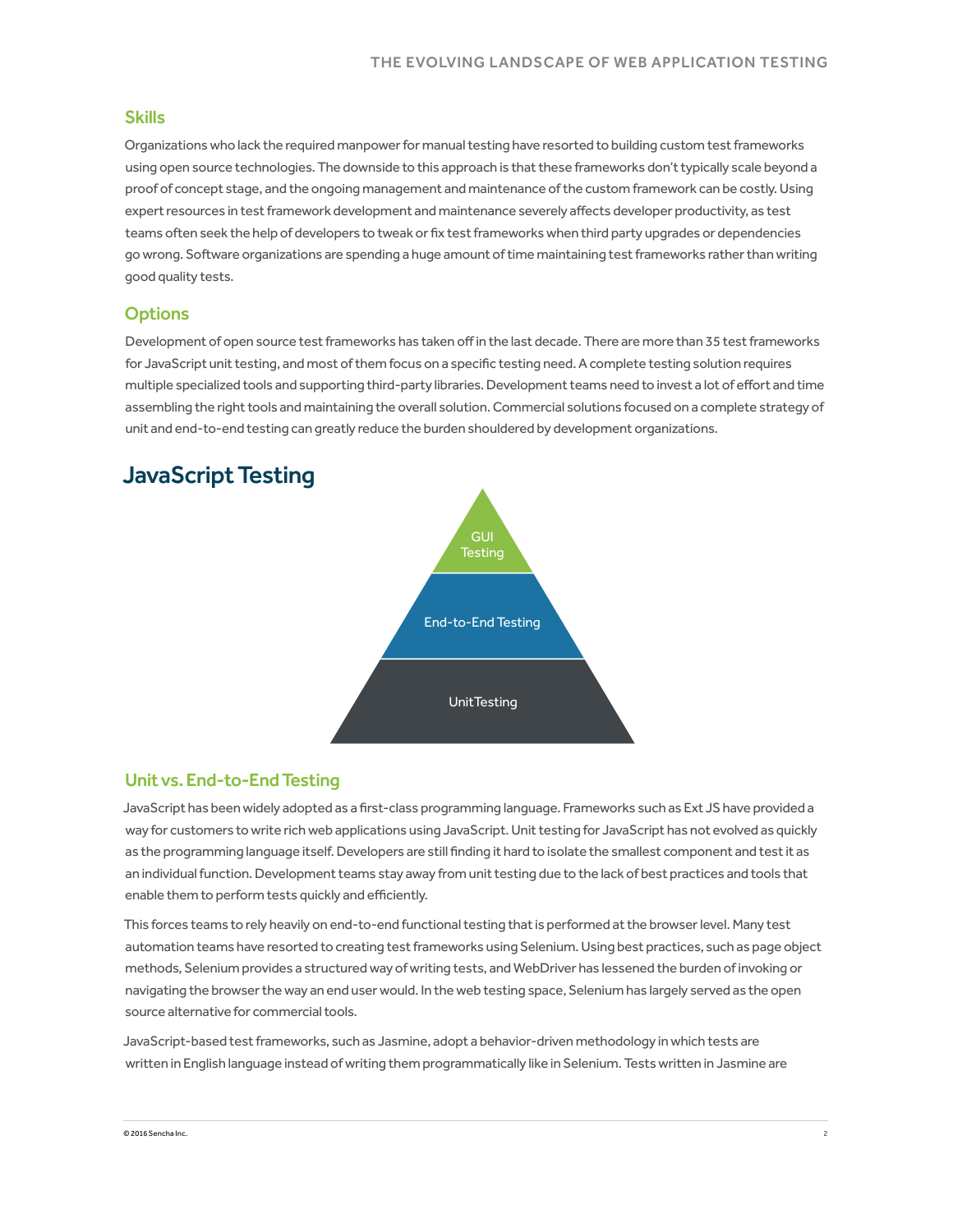easy to understand and have built-in "matchers" or "expect" statements that allow test authors to easily define the behavior of the test. The Jasmine framework and WebDriver can be used together to run tests on multiple browsers simultaneously – making it a very powerful alternative.

#### How to "Unit" Test

Unit testing is done by testing the smallest component or unit in isolation. There is often no DOM involvement at this point. This type of low-level testing occurs before the application is launched in the browser and is typically performed by the developer who built that piece of functionality in the application. The developer writes a unit test specifying the various conditions that have to be met to pass the test. The individual component or piece of code could just be a simple mathematical calculation or an email compose window with two text boxes that accept specific input values. In order to test the email compose window with dummy data, the developer can create mocks to act as an integration point and tear them down once the test is completed.

#### Code Coverage

While unit testing identifies the flaws in the program logic, code coverage highlights which code is exercised using the current test suite. Analysis done at a function/branch/line level helps a developer write tests for a specific area of the code that is not covered by the tests. This ensures that the developer understands which code is and is not being tested. Business stakeholders also gain insight into how completely application functionality is being tested. While it is not always practical to achieve 100% testing coverage, code coverage metrics provide insight into what is not being tested at the unit test level, so it can be targeted during end-to-end automated testing or exploratory user acceptance testing.

## Browser/DOM Testing

### Black Box Testing

Black Box Testing is an essential component of Quality Assurance. This is the final step before the application is deployed into production. Application features are tested from the perspective of a user, including new and existing features as well as testing for regressions. Black box testing addresses gaps in unit testing and potential differences between what has been developed compared to application requirements.

The test automation engineer doesn't know what's happening under the hood, as there is no access to the code at this point. Developers often avoid elaborate unit tests because they would take too much time to write and execute, potentially jeopardizing the release schedule. While organizations are actively trying to unit test as much as possible, they can't rely solely on one type of testing. After all the systems are integrated, functional testing is absolutely necessary for organizations that have many upstream and downstream applications. Automating end-to-end application testing (for one or many integrated applications) ensures that businesses can go to market with more confidence and at a much faster pace.

#### Locator Strategy

Locator strategies help with identifying a component or an element in the web application, typically for purposes of manipulating or querying that item during testing. Every element has an ID or a name associated with it that is assigned by the developer or, in the case of IDs, dynamically generated. Identifying an element using a name or an ID, that is prone to change with every build, has proven to be very unstable. For example, consider this scenario:

- Developer names a button "Submit"
- Test automation engineer uses the "Submit" name-label to create the test case
- During the next build, Developer changes the label to "OK"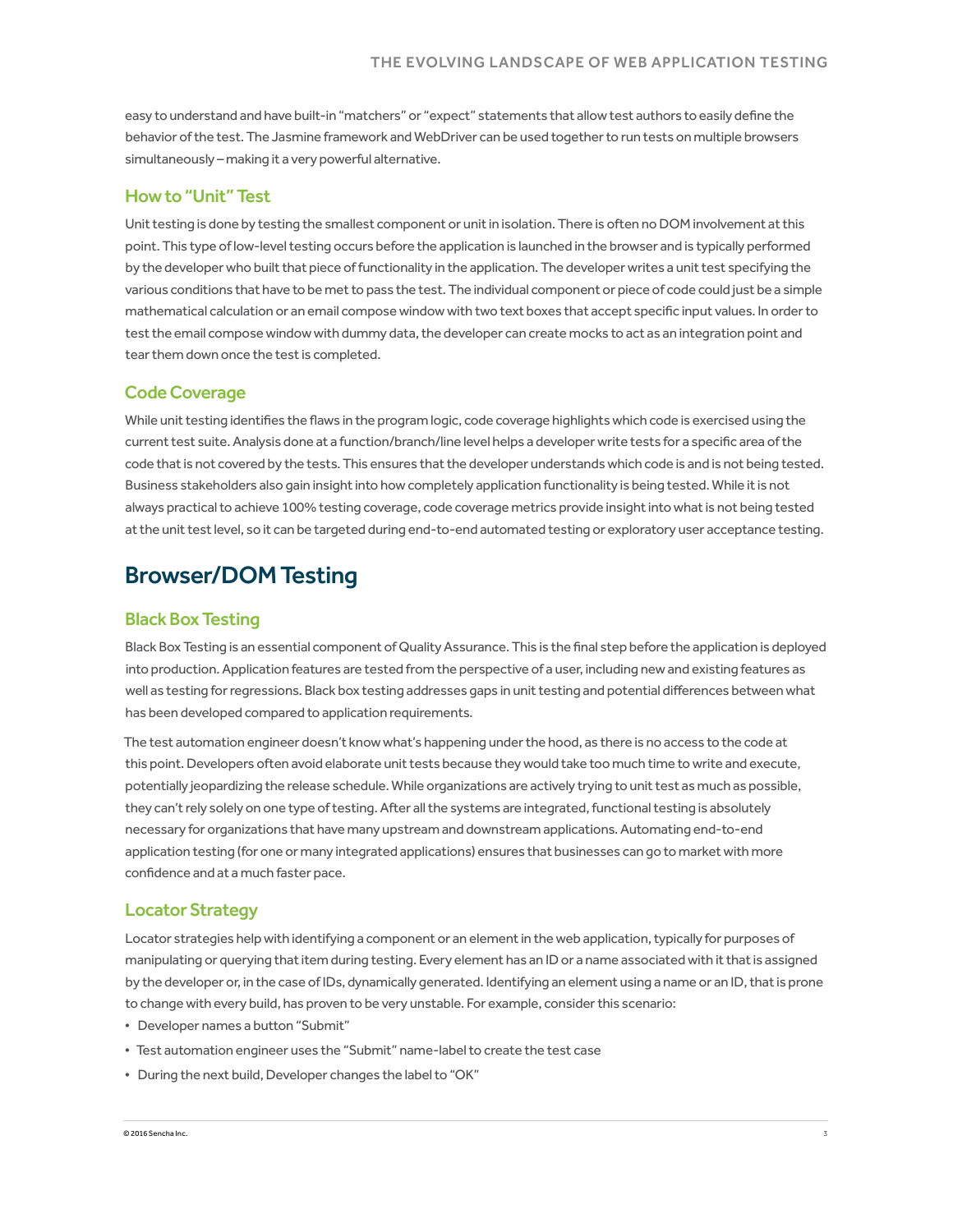This seemingly innocuous change causes the test case to fail because it is looking for the text "Submit" but it has been changed to "OK." If the test automation engineer has used the same locator strategy in 100 different test cases, they will all have to be changed.

To prevent such brittleness in tests, test writers need to carefully choose a stable locator strategy. When deciding on a good strategy, it's crucial to consider the dynamic nature of the application and choose one or a mix of strategies to identify a component. Using a component query along with a DOM query or an XPath provides considerable protection against the changing nature of the application. Testing the locator strategies multiple times before using them in tests is highly recommended. Also, it's very helpful if test automation engineers work closely with developers to understand which properties of components and elements are stable.

#### Test Design

A clear test strategy is critical to ensuring the quality of an application. Good testing cannot be achieved simply by running a large number of test cases or having good test programmers. Test design is at the core of creating good tests. Clear separation of testing logic and UI verifications helps to identify problem areas in the code. This ensures that business-critical functions are performing well, and the UI is rendering all of the elements seamlessly. Separating logical tests from UI verification also helps with better reporting. A test automation engineer or manager can quickly scan through all critical functionalities both from a logic and UI perspective. Maintenance of large numbers of test cases becomes very easy if tests are clearly designed. By boxing tests together, testers can build tests for features that they are responsible for and maintain them over the long run. It becomes easy to identify regression tests that need to be run based on new feature development. Also, obsolete or redundant tests can easily be isolated without impacting other test cases.

Finally, good tests cannot be created by focusing on test programming. Test strategies should be formalized based on business requirements and technical architecture. Test programming is a great aid for writing good tests. Once the tests are defined, a minimalistic programming strategy will help with creating clean tests.

## Role of Testing in DevOps

#### Continuous Integration/Delivery

DevOps teams focus on application development, deployment, and the infrastructure needed for continuous integration and deployment. Automated testing is a key element of this system. The Dev and Ops groups have many tools that help with automation such as the source control mechanism, build process, and deployment to servers. If testing is not automated, it creates a huge gap in the process. Many organizations struggle to cross the last mile of continuous integration and deployment, so test automation solutions that address this critical area are particularly valuable.

#### Automated Testing

The goal of using automated testing should be to minimize the time spent in performing repetitive monotonous tasks such as isolating test scenarios that have to be performed every time the application is modified. Once these scenarios are identified, the test teams should ensure they have the right test strategy in place. Along with the test scenarios, the strategy should include the required data and infrastructure. The test data is an essential aspect of automated testing because poor data choices could lead to false positives or negatives during testing. Infrastructure is another key part of automated testing. Test teams have to choose between virtual machines and browser farms (cloud providers such as Sauce Labs) based on their security protocols. Understanding internal infrastructure capabilities ahead of time helps test teams choose the right automation solution.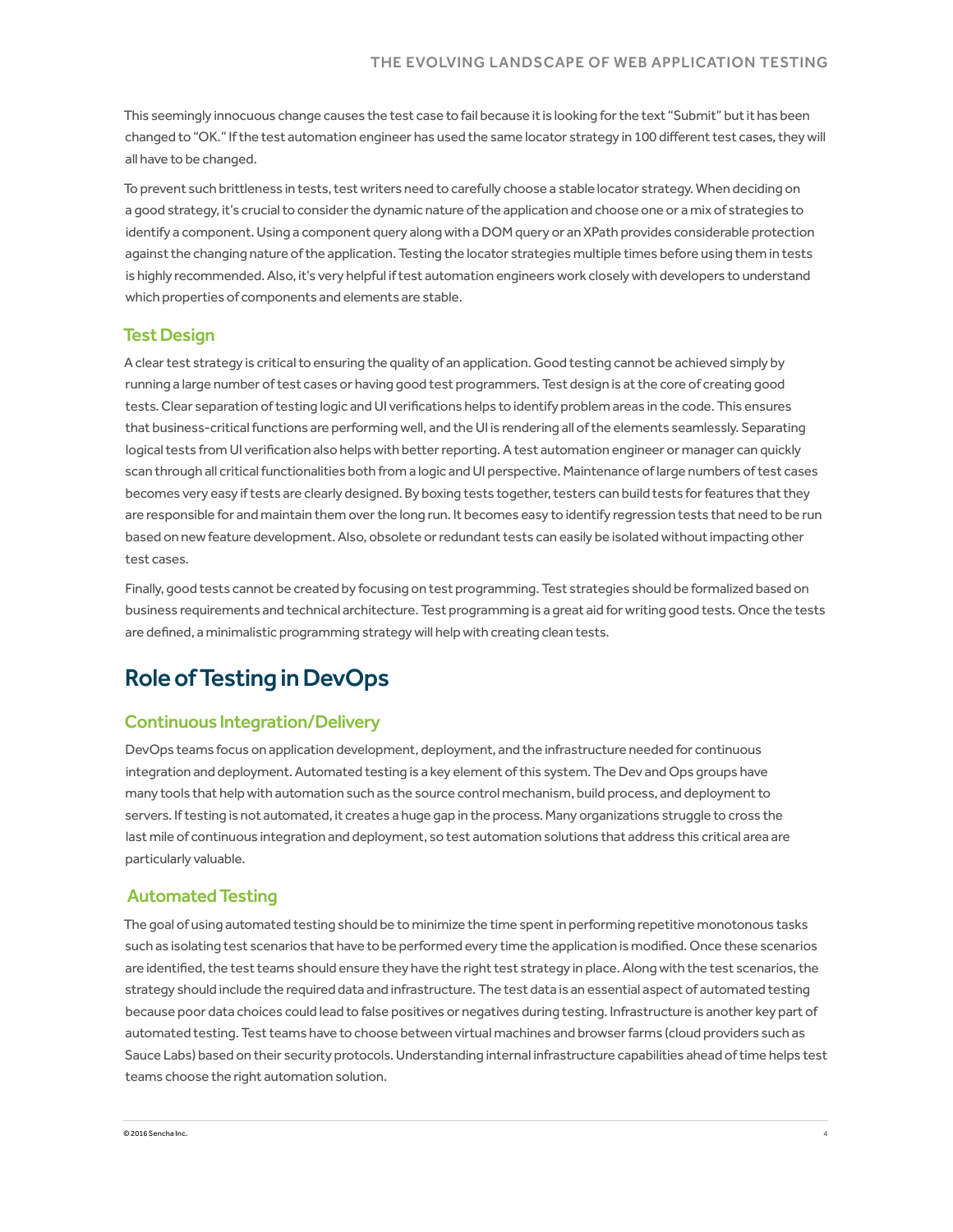#### Results Reporting

Most teams spend a lot of time designing the test strategy and on many other test activities, but they seldom think about results reporting and analysis upfront. When it comes to reporting, test teams resort to outputs from the continuous integration process. This approach works well for small teams with few test cases but not for large teams with tens of thousands of test cases. Depending on text-based results files forces teams to create separate modules to parse and generate reports in HTML or other preferred formats. A good test automation solution should have a concise way of collecting, aggregating, and presenting the right results. It should also have a robust archiving mechanism along with the ability to retrieve reports in many different formats, as many organizations have to store test results for audit purposes and legal reasons.



Cross-browser testing of web applications is a clear mandate for many organizations. Linear generation of results would require a lot of effort from testers to sift through one log file per browser and conclude if the application can be deployed to production. A matrix presentation of results enables testers to identify the failures across multiple browsers quickly and at a glance. This is a critical capability when simultaneously testing multiple browsers with varying browser versions on multiple operating systems.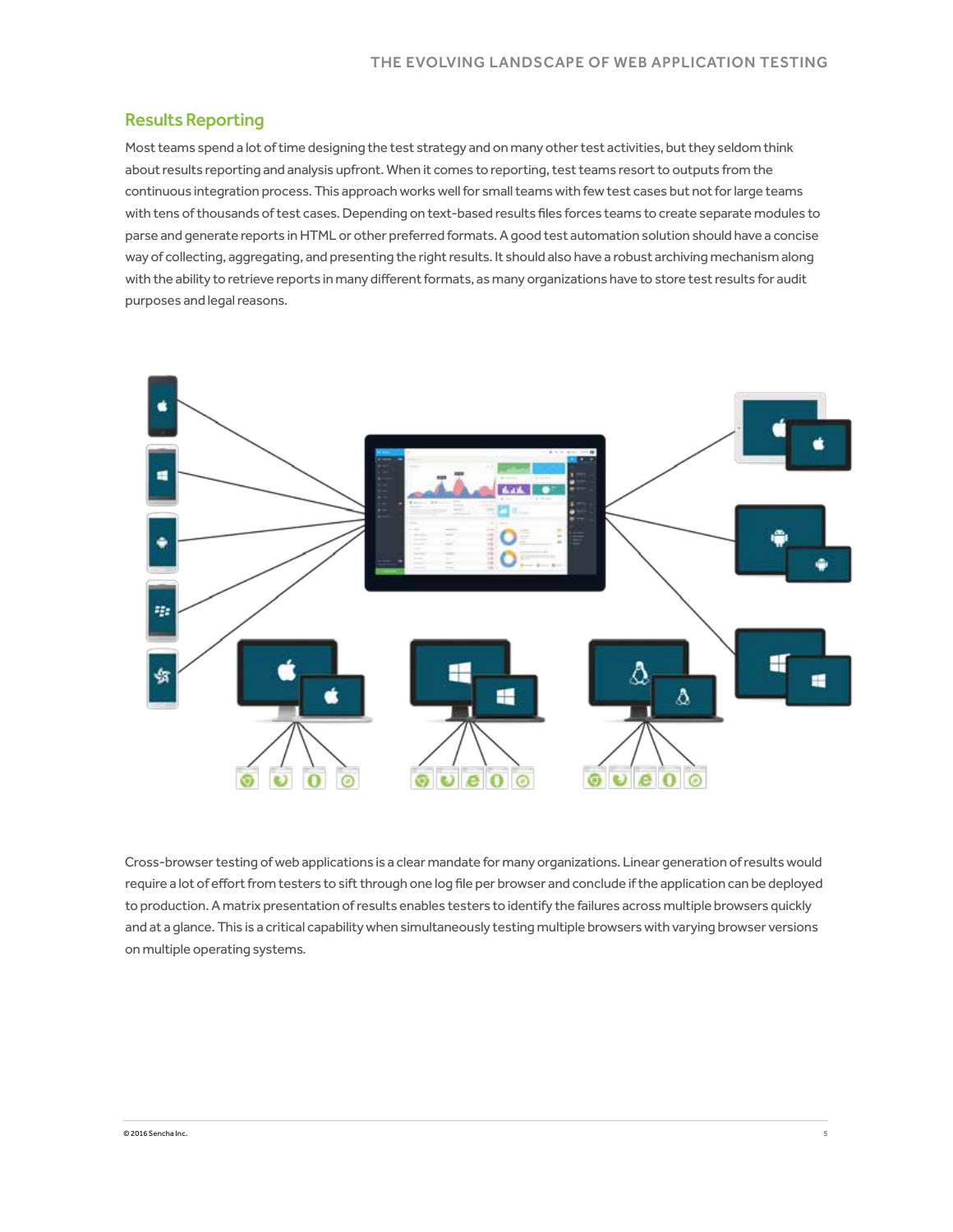## **Automated Testing**

## The Myths and Truths

|                              | <b>Myth</b>                                                                                                                        | <b>Truth</b>                                                                                                                                                                                                                  |
|------------------------------|------------------------------------------------------------------------------------------------------------------------------------|-------------------------------------------------------------------------------------------------------------------------------------------------------------------------------------------------------------------------------|
| <b>Process</b>               | Automated testing just requires<br>creation of appropriate tests. Once<br>tests are created, they no longer<br>require attention.  | Automated testing is an ongoing process. The system<br>needs regular maintenance and test updates based<br>on changes to the Application Under Test.                                                                          |
| Collaboration                | A software developer or test<br>automation engineer can create<br>tests on their own.                                              | A robust testing regimen requires a collaborative<br>effort among all stakeholders.                                                                                                                                           |
| <b>Fitnessfor</b><br>purpose | All automated testing tools are well<br>suited for web application testing.                                                        | Teams can benefit from significant boosts in<br>effectiveness and efficiency by using automated<br>testing tools that specialize in the web development<br>frameworks they use.                                               |
| Time to value                | Teams will quickly realize value once<br>they start doing automated testing.                                                       | Teams need to balance short-term benefits with long-<br>term goals. Most of the value from automated testing<br>will be realized over the long run.                                                                           |
| <b>Expertise</b>             | Effective automated testing can<br>be achieved by adding skilled test<br>programmers to the development<br>team.                   | Effective automated testing requires the<br>support of developers, IT staff, testers and other<br>stakeholders. Teams need to consider team member<br>skills, monitoring/reporting requirements, and<br>infrastructure needs. |
| <b>Breadth</b>               | A single testing tool or solution is<br>sufficient for all testing needs across<br>web, mobile, and desktop-based<br>applications. | A multi-tool strategy helps to focus the test plan.<br>Specialized testing tools can help solve testing<br>problems easier than a universal tool.                                                                             |

When designing a test strategy, teams should consider the future changes to the application under test and their impact on the tests. A good design allows flexibility for test teams to accommodate any radical changes to the application. Often, teams fail in this area due to a narrow focus on short-term ROI and the inability to invest time upfront to build a good strategy. Many constraints such as software release pressure, lack of resources, and short deadlines from senior management can lead to test strategies that are not scalable over the long run and end up being scrapped. Teams should appoint a technical test architect who can take charge of the test strategy and think about both the present and future state of applications. By segregating functional and UI verifications as well as different functional areas of the application, the automation solution has room to grow as the application changes in different areas. By doing so, the test team does not have to change many tests to accommodate a simple functional change in the application. A good test automation tool not only provides a way to write test code but also acts as a platform for creating and maintaining a good test strategy. By adopting a process-driven approach, such as using a Behavior Driven Design (BDD) syntax, the tests can be broken down by functional and UI verifications.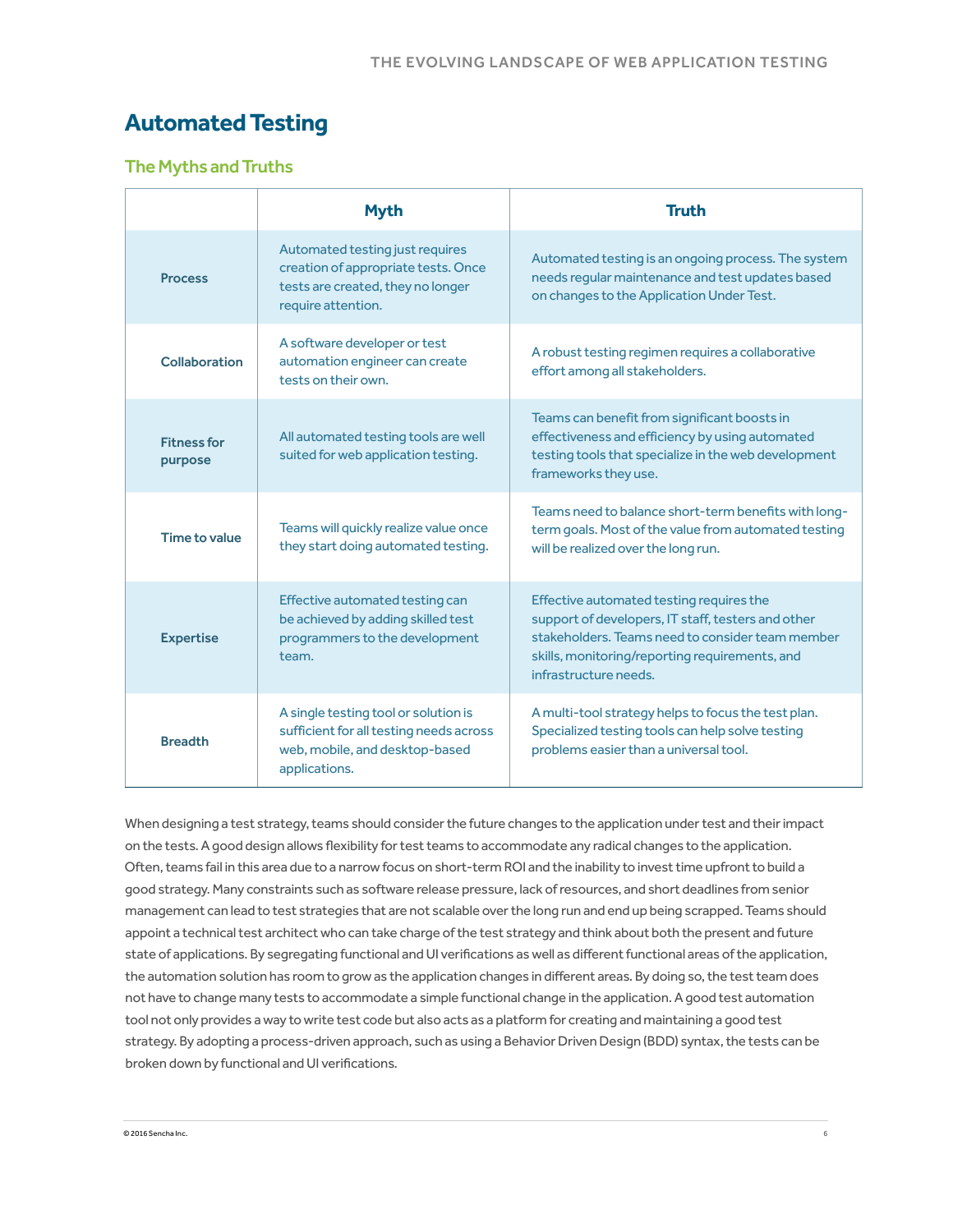#### ROI

As stated above, short-term ROI for automated tests is a myth. Businesses that start a multi-million dollar project typically have to wait at least a year to realize some benefit from it. A similar rationale can be applied to test automation projects. An automation project goes through many phases:

- Determine test strategy
- Create test design
- Prepare data
- Set up infrastructure
- Write test code
- Integrate with CI integration
- Run unattended tests

To achieve success in an automation project, test teams have to be meticulous about each one of these stages, which can take anywhere from days to weeks to get them right. Teams have to stay focused at every stage and make sure they have all the right elements in place. Rushing through any of these stages can hurt the team's success over the long run. Therefore, it's prudent to not calculate ROI for the initial couple of cycles in a test automation project. By doing so, teams can get all the "wrongs" right and put a robust system in place.

## Test Frameworks

## Open Source

There are many reasons why teams choose open source test frameworks: flexibility, following the latest trends, and so forth. Because most teams understand the importance of testing, they typically do not need to justify the testing effort itself. Rather, they need to get management support for an evaluation and selection effort. Depending on the organization's culture, that support might be sought before any investigation is performed, or development teams might perform their own investigation before presenting a proposal to management.

Teams often start by considering free and open source testing tools because they have minimal budget to get started. It's important to remember that this does not mean that adopting such tools will have no cost. Teams often forget about the cost of building everything from scratch, maintaining test framework updates, and depending on third-party forums for support. The costs of these dependencies are intangible, so teams tend to leave them out of their decision-making. Over the long term, these costs often dominate the overall cost of the testing effort and can become so large that the testing effort will be entirely restarted with different tools. As such, these costs must be considered in the business justification for any proposed testing solution.

Open source test frameworks have matured over the years and are definitely more stable than the frameworks available a decade ago. Still, teams are finding it extremely difficult to create and maintain test automation by leveraging open source frameworks. The fast-changing landscape of the open source community and the abandonment of frameworks that were "hot" a year ago make it extremely hard for test teams to keep up. Frameworks can have substantial changes when a new major release comes out. The open source community tries hard to minimize the impact, but it's impossible to support every user, as there are no dedicated support teams or service level agreements for open source projects. These changes may render all tests useless that were written using a previous framework, or teams are stuck using older versions of the framework. If teams don't upgrade to the latest versions of these frameworks, they get left behind as open source frameworks undergo changes very rapidly. In addition to this issue, teams have to retain skilled test programmers, as it is very hard to find a good developer who will maintain the test framework.